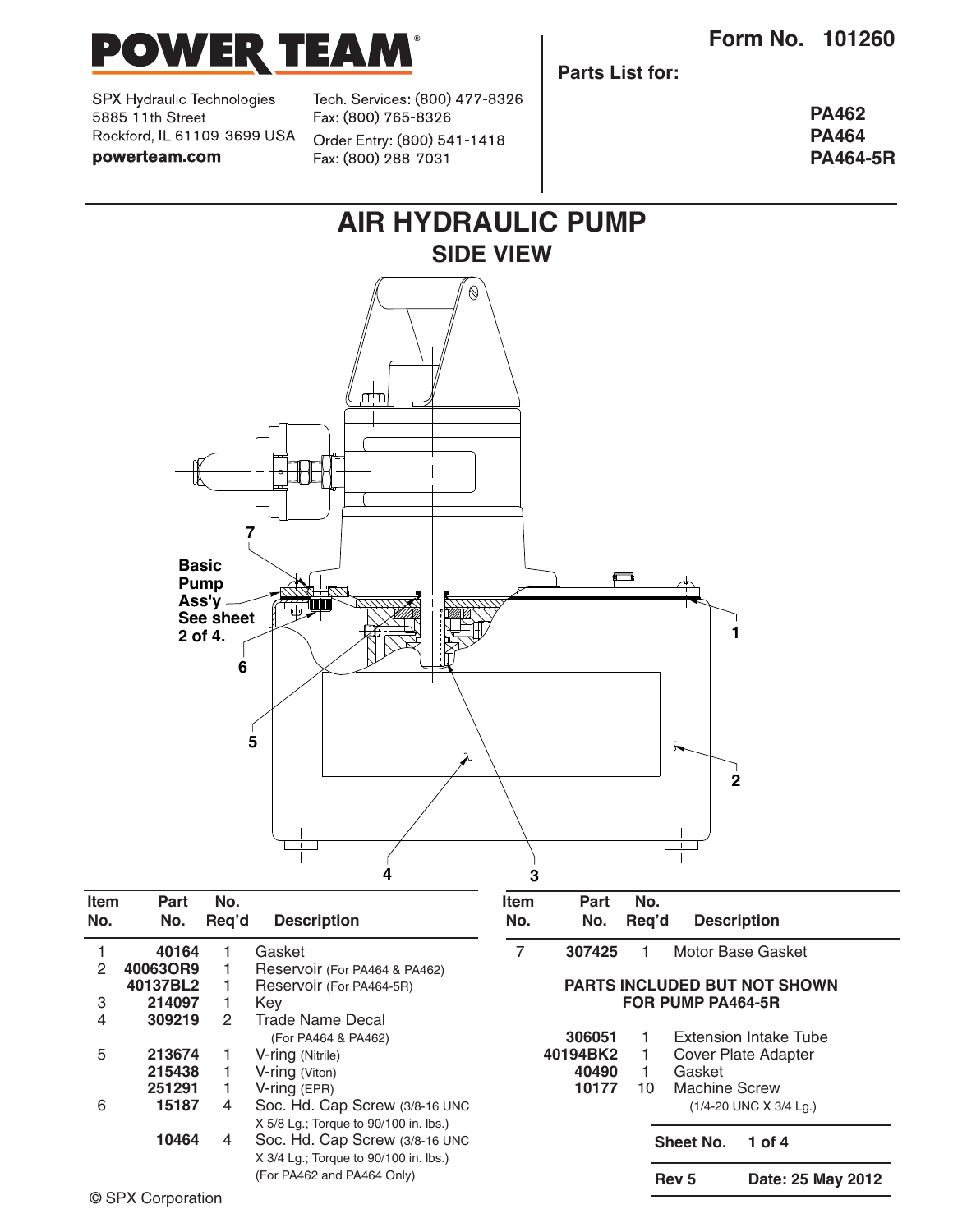### **Parts List, form No. 101260, Back sheet 1 of 4**





VIEW A-A

| <b>Item</b> | Part     | No.   |                                     | ltem                                            | <b>Part</b> | No.   |                                    |
|-------------|----------|-------|-------------------------------------|-------------------------------------------------|-------------|-------|------------------------------------|
| No.         | No.      | Req'd | <b>Description</b>                  | No.                                             | No.         | Reg'd | <b>Description</b>                 |
|             | 13966    |       | Muffler                             |                                                 | 211629      |       | Valve (For PA464-5R)               |
| 2           | $*14717$ |       | Air Motor $(3 H.P.)$                | 12                                              | 12545       |       | Plug (For PA462 & PA464)           |
| 3           | 10177    | 10    | Rd. Hd. Machine Screw               |                                                 | 14794       |       | Plug (For PA464-5R)                |
|             |          |       | (1/4-20 UNC X 3/4 Lg.)              | 13                                              | 10014       |       | Hex Hd. Cap Screw                  |
| 4           | 28158    |       | Handle                              |                                                 |             |       | (1/4-28 UNF X 1" Lg.)              |
| 5           | 10174    | 2     | Rd. Hd. Machine Screw               | 14                                              | 205505      |       | Deflector (Point exhaust opening   |
|             |          |       | (1/4-20 UNC X 1/2 Lg.)              |                                                 |             |       | down.)                             |
| 6           | 33808    | 2     | Handle Bracket                      |                                                 |             |       |                                    |
|             | 12719    | 12    | Plain Washer (For 1/4 Bolt; Place   | <b>PARTS INCLUDED BUT NOT SHOWN</b>             |             |       |                                    |
|             |          |       | between handle bracket & motor)     |                                                 | 9584        |       | Valve (For PA462; See Form No.     |
| 8           | 10018    | 3     | Hex Hd. Cap Screw                   |                                                 |             |       | 101239; Replace current drain line |
|             |          |       | (1/4-28 UNF X 1-1/4 Lg.)            |                                                 |             |       | tube with No. 200609 tube.)        |
| 9           | 10677    |       | Fitting                             |                                                 | 52510       |       | Valve (For PA464 & PA464-5R; See   |
| 10          | 12328    |       | Nipple (For PA462 & PA464)          |                                                 |             |       | Form No. 100623)                   |
|             | 10672    |       | Nipple (For PA464-5R)               |                                                 |             |       |                                    |
| 11          | 13645    |       | 2-Way Air Valve (For PA462 & PA464) | *For air motor repair kit, order number 252100. |             |       |                                    |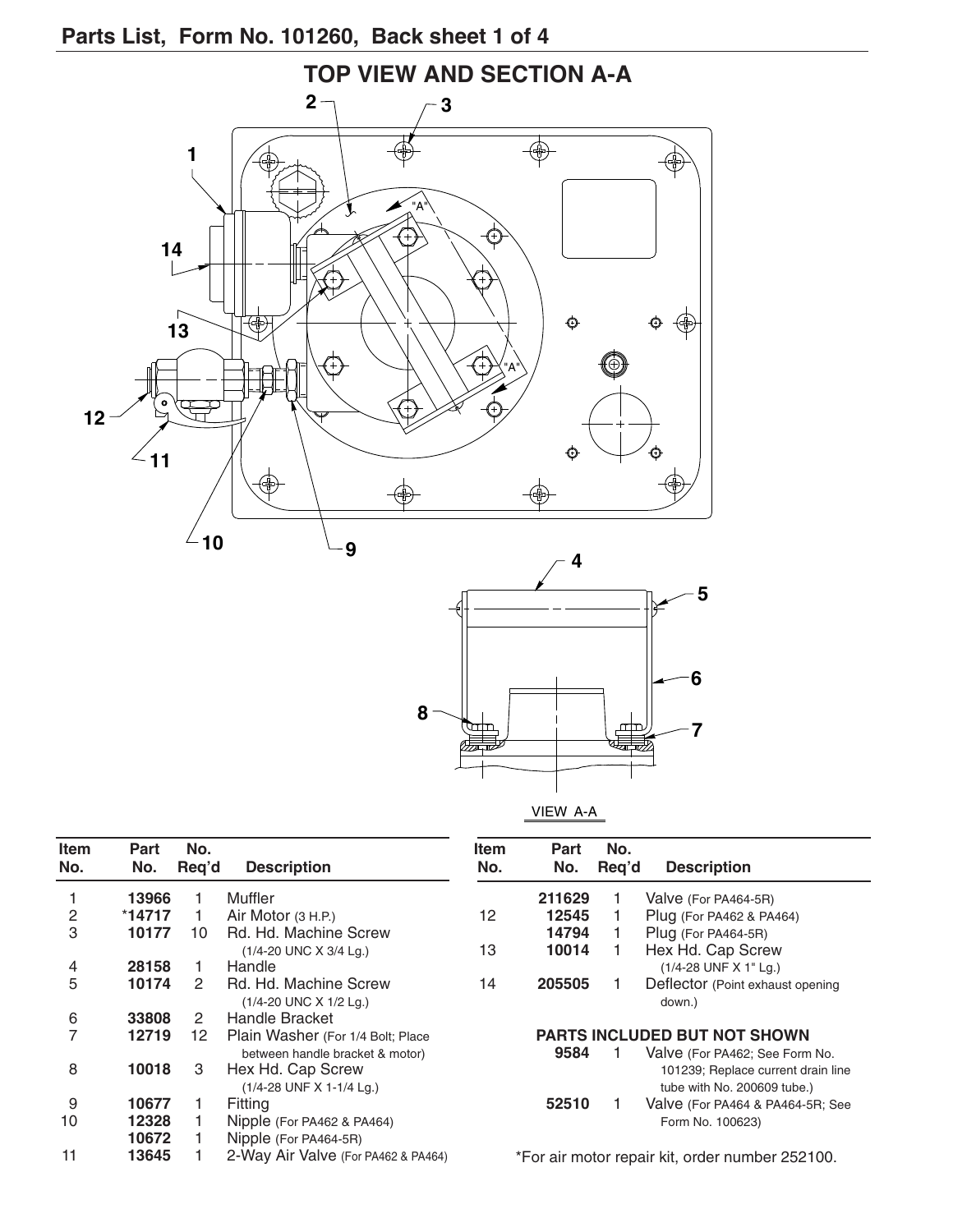# **BASIC PUMP ASSEMBLY-SIDE VIEW**

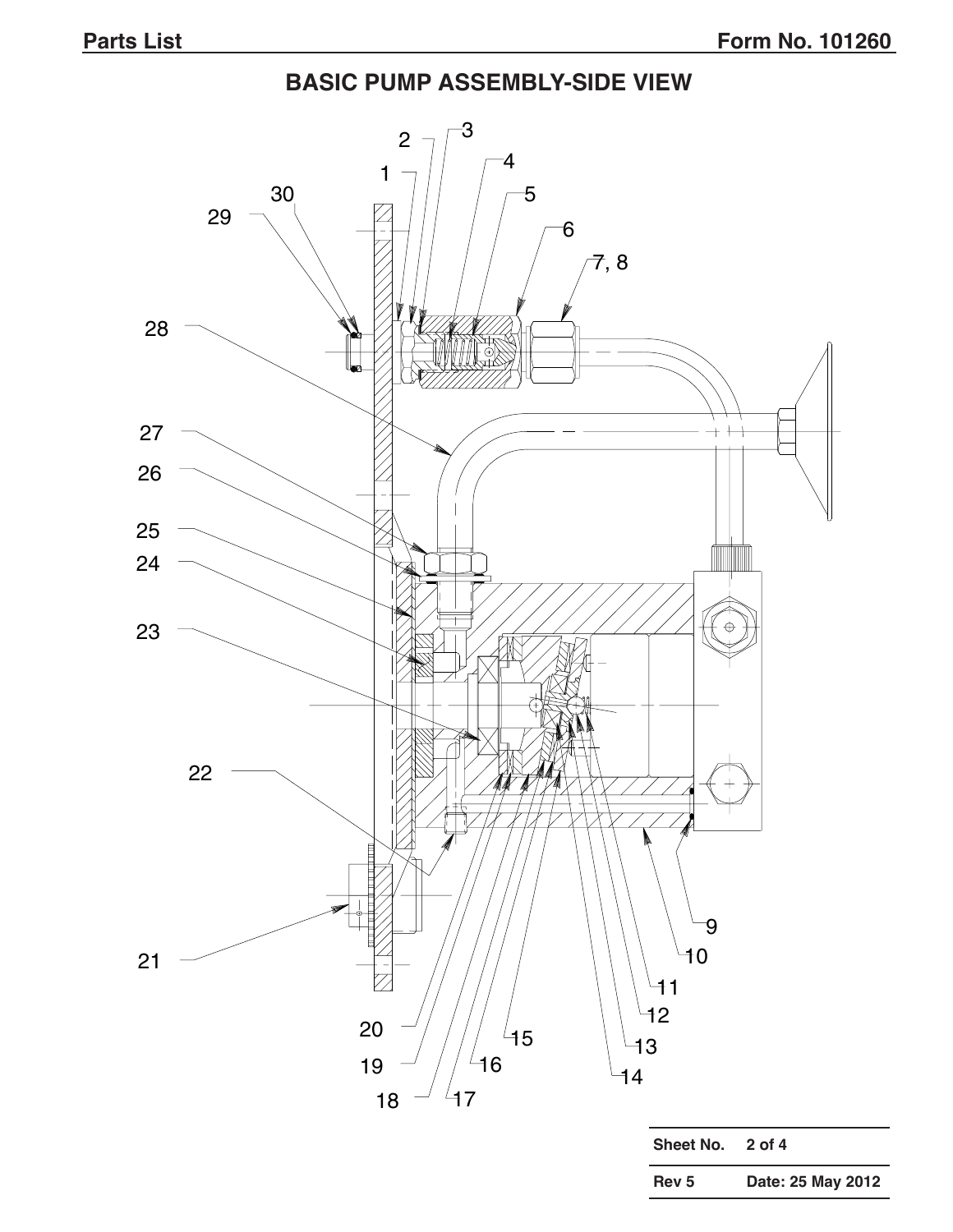| Item           | Part   | No.   |                                                                                                                                                                                                       |
|----------------|--------|-------|-------------------------------------------------------------------------------------------------------------------------------------------------------------------------------------------------------|
| No.            | No.    | Req'd | <b>Description</b>                                                                                                                                                                                    |
| 1              | 21484  | 1     | Washer                                                                                                                                                                                                |
| $\overline{c}$ | 214762 | 1     | Valve Connector (Note: The torque between the valve connector                                                                                                                                         |
|                |        |       | [Item #2] and the cover plate [Item #2 ons sheet 3 of 4] shall be<br>30 ft. lbs. max. The torque between the valve connector [Item #2]<br>and the check valve body [Item #6] shall be 40-50 ft. lbs.) |
| 3              | 10261  | 1     | Copper Washer (3/4 X 19/32 X 1/32)                                                                                                                                                                    |
| 4              | 10425  | 1     | Compression Spring (3/8 O.D. X 3/4 Lg.)                                                                                                                                                               |
| 5              | 20771  | 1     | Poppet                                                                                                                                                                                                |
| 6              | 201879 | 1     | Check Valve Body                                                                                                                                                                                      |
| $\overline{7}$ | 10430  | 1     | <b>Tube Sleeve</b>                                                                                                                                                                                    |
| 8              | 10431  | 1     | <b>Tube Nut</b>                                                                                                                                                                                       |
| 9              | 10267  | 1     | O-ring (7/16 X 5/16 X 1/16; Nitrile)                                                                                                                                                                  |
|                | 18974  | 1     | O-ring (7/16 X 5/16 X 1/16; Viton)                                                                                                                                                                    |
|                | 13472  | 1     | O-ring (7/16 X 5/16 X 1/16; EPR)                                                                                                                                                                      |
| 10             | 52883  | 1     | <b>Body Pump</b>                                                                                                                                                                                      |
| 11             | 16320  | 1     | Compression Spring (1/4 O.D. X 3/4 Lg.)                                                                                                                                                               |
| 12             | 10375  | 1     | Ball (1/4 Dia.)                                                                                                                                                                                       |
| 13             | 23547  | 1     | <b>Top Plate Bearing</b>                                                                                                                                                                              |
| 14             | 11814  | 1     | <b>Ball Bearing</b>                                                                                                                                                                                   |
| 15             | 23548  | 1     | <b>Top Plate</b>                                                                                                                                                                                      |
| 16             | 15431  | 1     | <b>Needle Thrust Bearing</b>                                                                                                                                                                          |
| 17             | 15432  | 1     | <b>Needle Thrust Race Bearing</b>                                                                                                                                                                     |
| 18             | 35271  | 1     | Angle Plate                                                                                                                                                                                           |
| 19             | 11228  | 1     | <b>Needle Thrust Bearing</b>                                                                                                                                                                          |
| 20             | 11227  | 1     | <b>Needle Thrust Race Bearing</b>                                                                                                                                                                     |
| 21             | 213706 | 1     | <b>Filler Cap</b>                                                                                                                                                                                     |
| 22             | 11084  | 1     | Pipe Plug (1/16 NPTF)                                                                                                                                                                                 |
| 23             | 15695  | 1     | <b>Ball Bearing</b>                                                                                                                                                                                   |
| 24             | 15693  | 1     | Gerotor Set                                                                                                                                                                                           |
| 25             | 307296 | 1     | <b>Wear Plate</b>                                                                                                                                                                                     |
| 26             | 213709 | 1     | Seal Washer (Nitrile)                                                                                                                                                                                 |
|                | 215633 | 1     | Seal Washer (Viton)<br>Turn on - Do not push on                                                                                                                                                       |
|                | 215634 | 1     | Seal Washer (EPR)                                                                                                                                                                                     |
| 27             | 10390  | 1     | Hex Jam Nut                                                                                                                                                                                           |
| 28             | 213686 | 1     | Intake Tube                                                                                                                                                                                           |
| 29             | 10268  | 1     | O-ring (1/2 X 3/8 X 1/16; Nitrile)                                                                                                                                                                    |
|                | 19775  | 1     | O-ring (1/2 X 3/8 X 1/16; Viton)                                                                                                                                                                      |
|                | 17716  | 1     | O-ring (1/2 X 3/8 X 1/16; EPR)                                                                                                                                                                        |
| 30             | 11863  | 1     | PTFE Backup Washer (1/2 X 3/8 X 1/16)                                                                                                                                                                 |

Refer to any operating instructions included with this product for detailed information about operation, testing, disassembly, reassembly, and preventive maintenance.

Items found in this parts list have been carefully tested and selected. **therefore: Use only genuine Power Team replacement parts!** 

Additional questions can be directed to our Technical Services Department.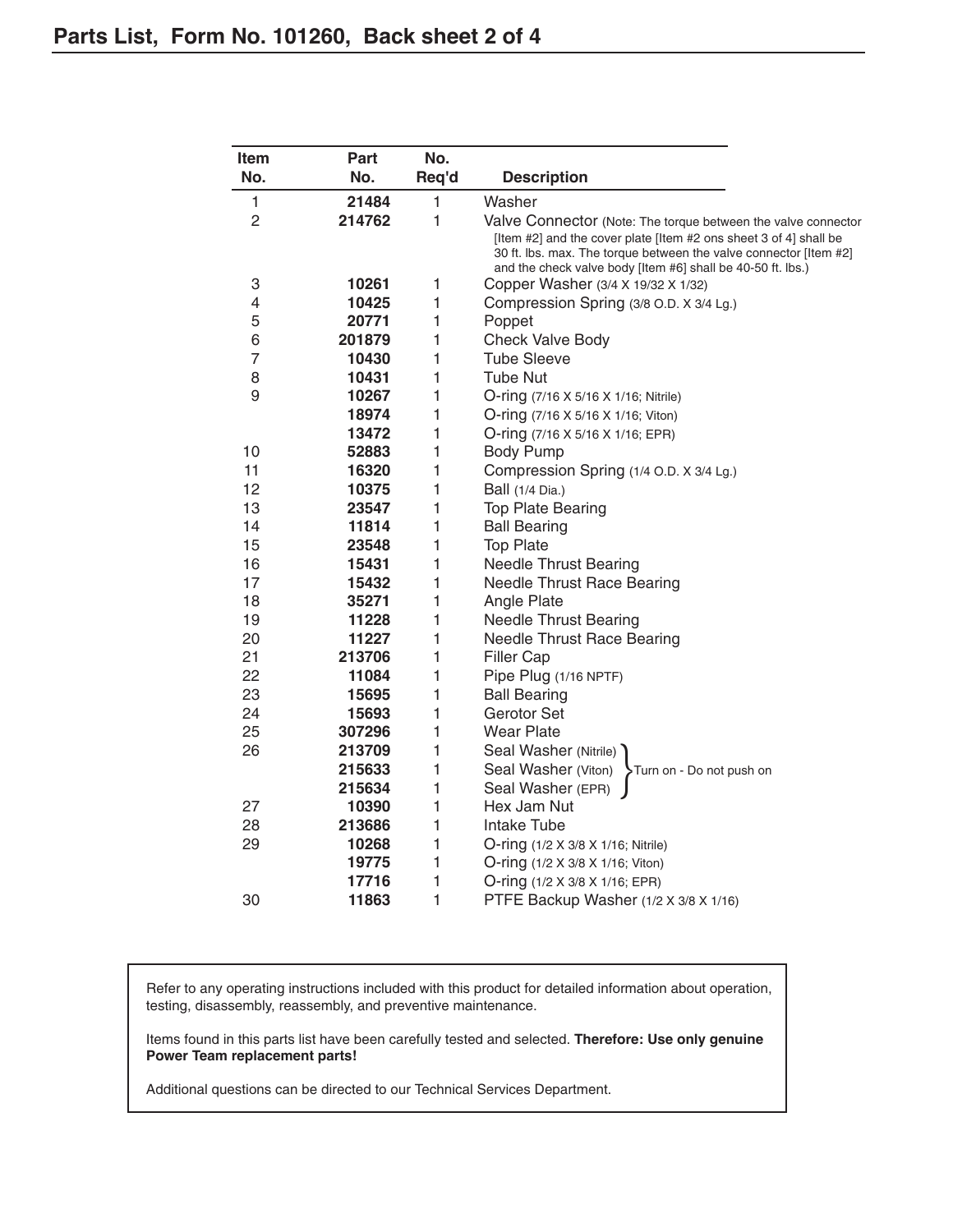#### **BASIC PUMP ASSEMBLY-BOttOM VIEW** CROSS TORQUE IN 20730 INLBS.<br>INCREMENTS IN ORDER SHOWN, 7 **Q** 4 © 8 ó VIEW A-A 5 Ò "À" 1 ⇎  $"A"$ ⊕  $\Phi$ Θ پخ  $\overline{2}$ @  $7-$ 8 ۱ ⊕ ga<br>190 ⊗ Ó ⊕ ◙ ⊗ c φ ⊕ ф  $\boldsymbol{\phi}$ 3 4  $-5$  $6 -$ <sup> $\lambda$ </sup>

| <b>Item</b><br>No. | Part<br>No. | No.<br>Reg'd | <b>Description</b>                                 | <b>Item</b><br>No. | Part<br>No. | No.<br>Reg'd | <b>Description</b>                                               |                   |
|--------------------|-------------|--------------|----------------------------------------------------|--------------------|-------------|--------------|------------------------------------------------------------------|-------------------|
|                    | 21278       |              | <b>Relief Valve</b>                                | 5                  | 10475       |              | 90° Connector                                                    |                   |
|                    |             |              | (Set at 10,100/10,700 PSI;<br>For PA462 and PA464) | 6                  | 36922       |              | <b>High Pressure Pump Assembly</b><br>(See back of sheet 3 of 4) |                   |
|                    | 21278-48    |              | <b>Relief Valve</b>                                | 7                  | 15642       | 5.           | Soc. Hd. Cap Screw                                               |                   |
|                    |             |              | (Set at 4,900-/5,300 PSI;<br>For PA464-5R)         |                    |             |              | (1/4-20 UNC x 1/2 Lg.;<br>Torque to 55/65 in. lbs.)              |                   |
| 2                  | 61566BK2    |              | <b>Reservoir Cover</b>                             | 8                  | 214720      |              | Spacer                                                           |                   |
| 3                  | 29682       |              | <b>Filter Strainer</b>                             |                    |             |              |                                                                  |                   |
| 4                  | 307459      |              | Oil Line Tube                                      |                    |             |              | <b>Sheet No.</b><br>3 of 4                                       |                   |
|                    |             |              |                                                    |                    |             |              | Rev <sub>5</sub>                                                 | Date: 25 May 2012 |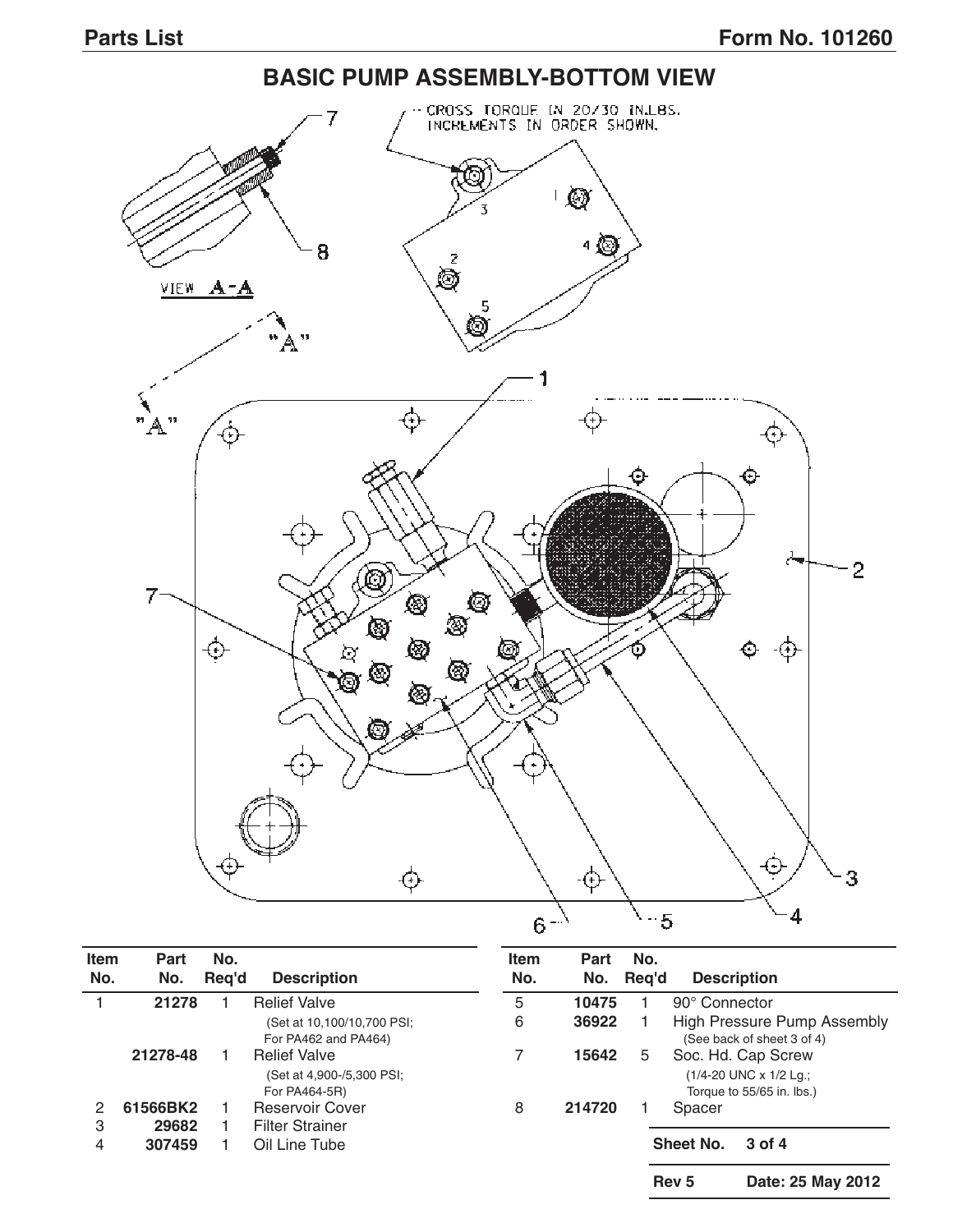

### **HIGH PRESSURE PUMP ASSEMBLY**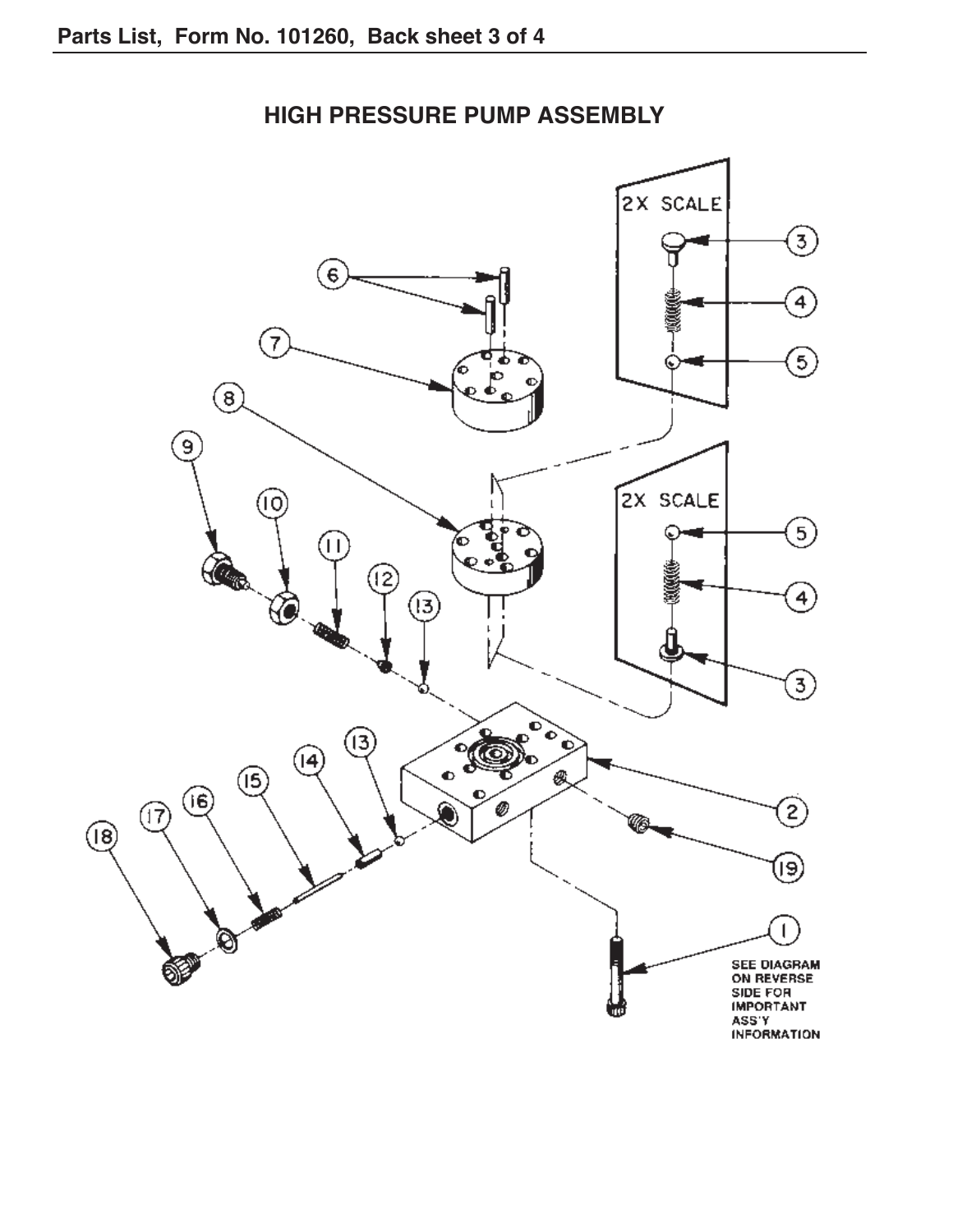| Item | Part   | No.   |                                               |
|------|--------|-------|-----------------------------------------------|
| No.  | No.    | Req'd | <b>Description</b>                            |
|      | *16747 | 7     | Torx Soc. Low Hd. Cap Screw                   |
|      |        |       | $(1/4-28$ UNF X 1-3/4 Lg.; See diagram below) |
| 2    | *36912 | 1     | Pump End Plate                                |
| 3    | *24549 | 4     | <b>Valve Guide</b>                            |
| 4    | *10445 | 4     | Compression Spring (5/32 O.D. X 3/4 Lg.)      |
| 5    | *12223 | 4     | Ball (3/16 Dia.)                              |
| 6    | *20775 | 2     | Piston                                        |
| 7    | *41006 | 1     | <b>Pump Barrel</b>                            |
| 8    | *41007 | 1     | Valve Head                                    |
| 9    | 200797 | 1     | <b>Adjusting Screw</b>                        |
| 10   | 10386  | 1     | Hex Jam Nut (3/8-24 UNF)                      |
| 11   | 15691  | 1     | Compression Spring (1/4 O.D. X 5/8 Lg.)       |
| 12   | 200796 | 1     | Spring & Ball Adapter                         |
| 13   | 10375  | 2     | Ball (1/4 Dia.)                               |
| 14   | 201998 | 1     | Sleeve                                        |
| 15   | 12571  | 1     | Roll Pin (1/8 Dia. X 1-3/8 Lg.)               |
| 16   | 14431  | 1     | Compression Spring (3/16 O.D. X 3/4 Lg.)      |
| 17   | 12042  | 1     | Copper Washer (9/16 X 3/8 X 1/32)             |
| 18   | 29690  |       | Cap Screw (Torque to 180 in. lbs.)            |
| 19   | 10427  |       | Hex Female Drive Plug (1/8 NPTF)              |

Consult factory when replacing items marked with an asterisk (\*).

## **BOLt tIGHtENING SEQUENCE**



**NOtE: Assemble in sequence shown. Lubricate under head and on threads. torque to 170 in. lbs.**

**Sheet No. 4 of 4**

**Rev 5 Date: 25 May 2012**